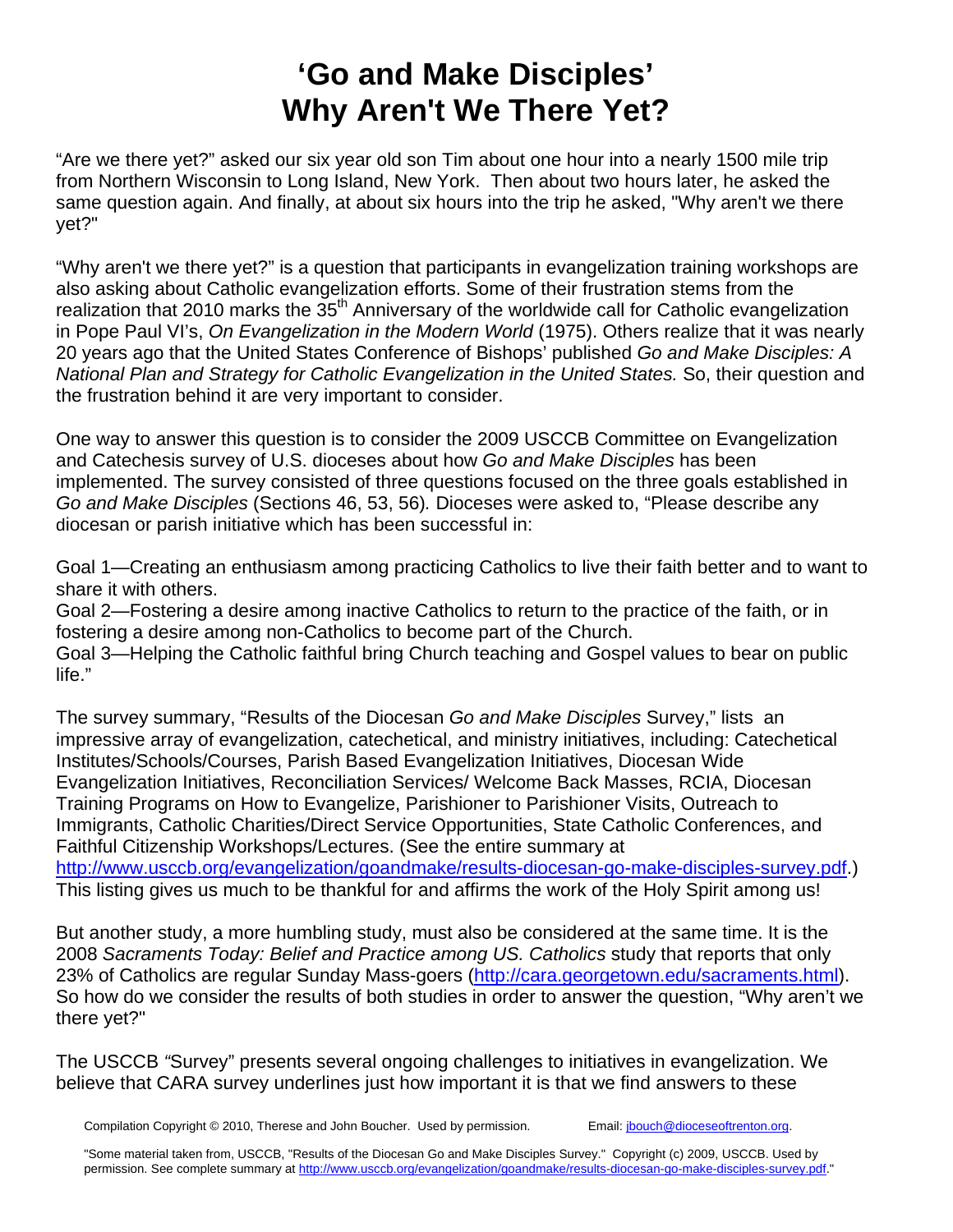challenges soon. Perhaps your parish or arch/diocese can identify with some of these challenges. (To eliminate repetition we have combined and numbered these as, "15 Challenges to Catholic Evangelization Initiatives.")

## **15 CHALLENGES TO CATHOLIC EVANGELIZATION INITIATIVES**

#### **Lack of Formation of Laity:**

- 1. Belief that evangelization is something other Christians do
- 2. Being uncomfortable with speaking to others about their faith
- 3. Lack of an adult level of faith education
- 4. Being busy with work, family and school activities

#### **Lack of Resources/Distance:**

- 5. Distance from parishes to the location where events were held
- 6. Parishes lacking the financial resources to support evangelization activities and/or hire a staff person
- 7. Cost of producing diocesan wide programs

### **Lack of Formation of Clergy:**

- 8. Pastors are overwhelmed with day to day parish tasks
- 9. Lack of a cohesive diocesan vision of evangelization

### **Secularity:**

- 10. Growing numbers of people opposed to religious traditions
- 11. Secular media's portrayal of religious beliefs
- 12. People's belief that the Church should comment on moral issues not political ones

### **Lack of Understanding about Social Mission of the Church:**

13. Lack of knowledge about the social mission of the Church